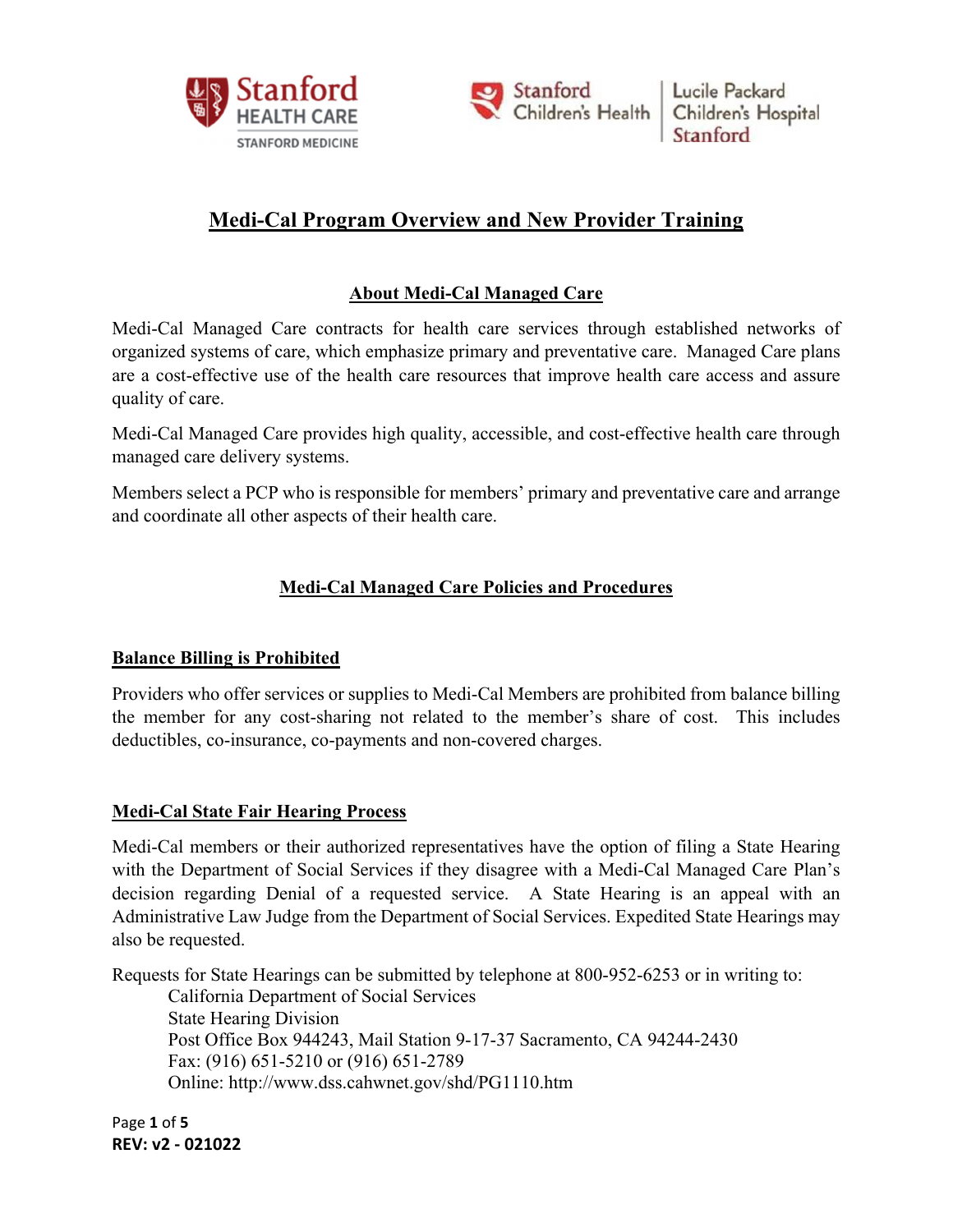A Medi-Cal member must first exhaust a Medi-Cal Managed Care plan's appeals process prior to proceeding with a State Hearing. Requests for State Hearings must be submitted within 120 calendar days of an action with which the member is dissatisfied. For standard State Hearings, the State will make a decision within 90 days of the request. For expedited State Hearings, the State will make a decision within 72 hours.

### **Member Rights**

Members have the following rights per DHCS:

- 1. To be treated with respect, giving due consideration to the Member's right to privacy and the need to maintain confidentiality of the Member's medical information.
- 2. To be provided with information about the plan and its services, including Covered Services.
- 3. To be able to choose a Primary Care Provider within the plan's network.
- 4. To participate in decision making regarding their own health care, including the right to refuse treatment.
- 5. To voice grievances, either verbally or in writing, about the organization or the care received.
- 6. To receive oral interpretation services for their language. This includes communication access to SPD beneficiaries in alternative formats or through other methods that ensure communication, including assistive listening systems, sign language methods that ensure communication, including assistive listening systems, sign language interpreters captioning, written communication, plain language or written translations and oral interpreters, including for those who are limited English proficient, or non-English speaking.
- 7. To formulate advance directives.
- 8. To have access to family planning services, Federally Qualified Health Centers, Indian Health Service Facilities, sexually transmitted disease services and Emergency Services outside the plan's network pursuant to the Federal law.
- 9. To request a State Medi-Cal state hearing, including information on the circumstances under which an expedited state hearing is possible.
- 10. To have access to, and where legally appropriate, receive copies of, amend or correct their Medical Record.
- 11. To access Minor Consent Services.
- 12. To receive written Member informing materials in an alternative format (including Braille, large size print, or audio format) upon request and in a timely fashion appropriate for the format being requested.
- 13. To be free from any form of restraint or seclusion used as a means of coercion, discipline, convenience, or retaliation.
- 14. To receive information on available treatment options and alternatives, presented in a manner appropriate to the Member's condition and ability to understand.

Page **2** of **5 REV: v2 ‐ 021022**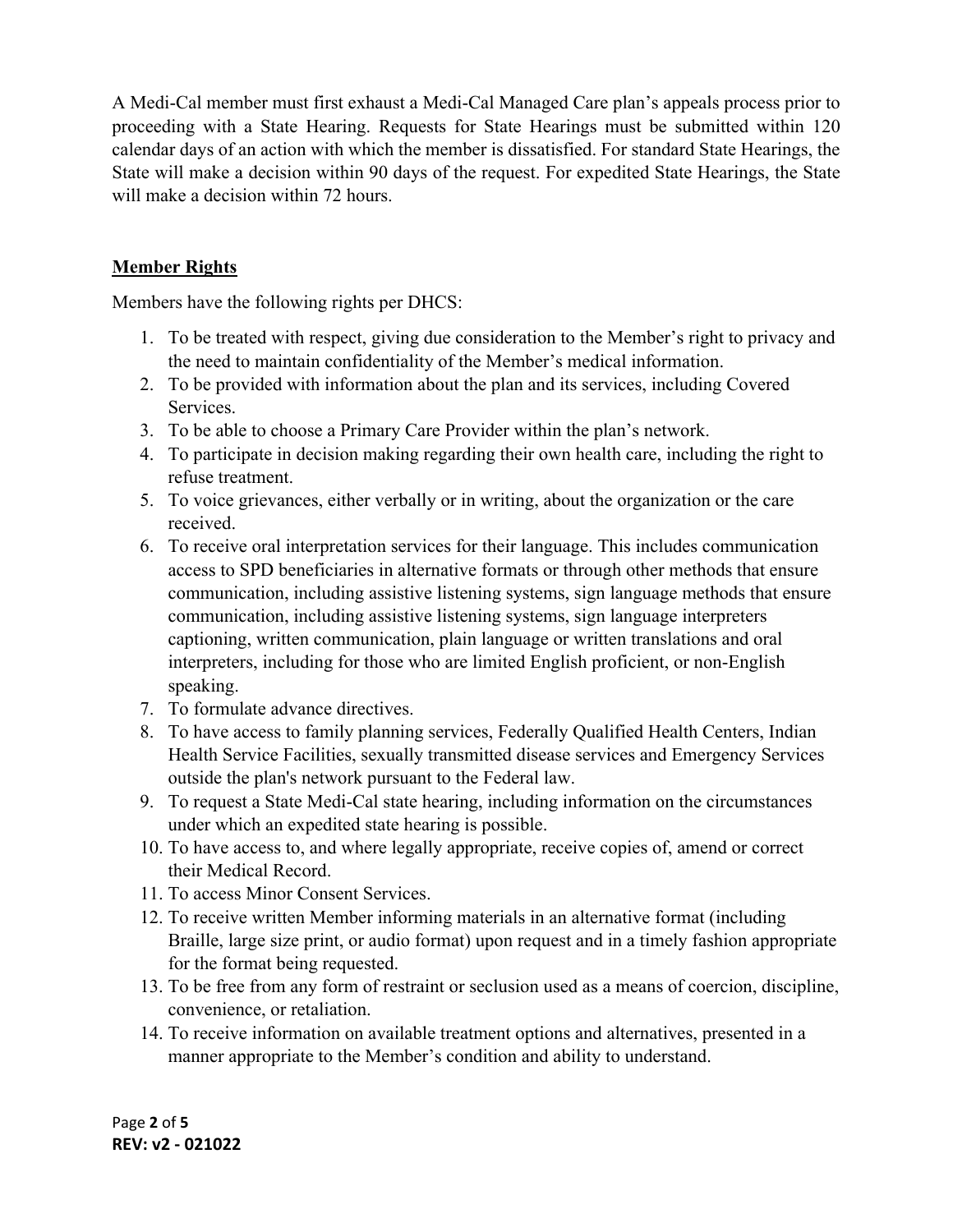- 15. Freedom to exercise these rights without adversely affecting how they are treated by the plan, providers, or the State.
- 16. To receive a copy of his or her medical records, and request that they be amended or corrected, as specified in 45 CFR §164.524 and 164.526.

### **Serving Seniors and Persons with Disabilities**

What is defined as a disability and/or functional limitation?

- Disability may be physical, cognitive, mental, sensory, emotional, developmental or some combination of these. A disability may be present from birth or occur during a person's lifetime
- Functional limitations are difficulties completing a variety of basic or complex activities that are associated with a health problem. For example, vision loss, hearing loss, and inability to move one's legs are functional limitations.

### **How SPD members may have barriers to access and care:**

Physical Access – the ability to get into a building or the area where healthcare services are offered. Areas of the office to consider building entrances, restrooms, parking lots, door, doorways and hallways, waiting areas and reception desk, drinking fountains and water coolers, elevators, posted signs, telephones, forms and documents

Communication Access- the ability of the provider and member to communicate and understand the information asked and directions given. Methods of communication: Qualified ASL Interpreters, Relay Service, Assistive listening device, Text message, Email, Captioning, Qualified readers, Audio recordings, Braille, Large print

#### **Cultural Competency**

Organizational cultural competency is the ability of health care organizations and individuals to actively apply knowledge of cultural behavior and linguistic issues when interacting with members from diverse cultural and linguistic backgrounds. Cultural competency requires the recognition and integration by the health care professionals of health plan members' behaviors, values, norms, practices, attitudes, and beliefs about disease causation and prevention into health care services provided.

Being culturally competent means improved communication between providers and health plan members who may be from different ethnic and cultural backgrounds. Culturally competent care ultimately leads to improved access and health outcomes.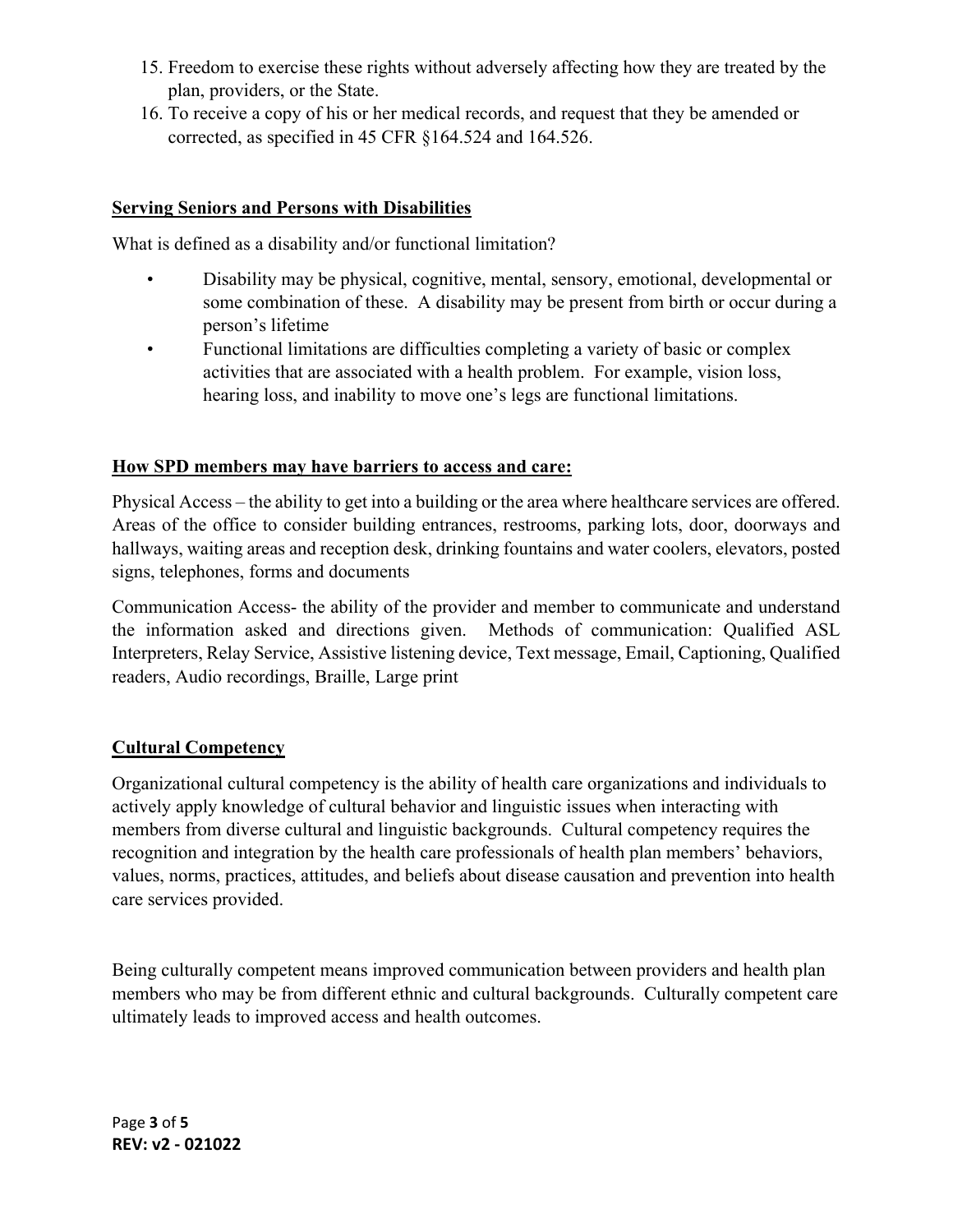### **Member Complaint Requirements**

Providers must have a process for documenting and submitting to the managed care plan any complaint submitted by members in their office(s).

| Timeframes for filing & resolving complaints                          |                                  |  |  |  |
|-----------------------------------------------------------------------|----------------------------------|--|--|--|
| Timeframe for filing (from date of denial, service, incident or bill) |                                  |  |  |  |
| <b>Type of complaint</b>                                              | <b>Timeframe</b>                 |  |  |  |
| Appeal                                                                | 60 calendar days                 |  |  |  |
| Grievance                                                             | No time limit                    |  |  |  |
| <b>Timeframe for processing</b>                                       |                                  |  |  |  |
| <b>Type</b>                                                           | Grievance and appeals processing |  |  |  |
| Standard                                                              | 30 calendar days                 |  |  |  |
| Expedited                                                             | 72 hours                         |  |  |  |

## **Timely Access Requirements**

Providers must be aware of the following timely access standard as defined by the Department of Managed Health Care (DMHC).

#### **Primary Care Providers**

| Appointment type or<br>service    | Criteria                                                                                                                                                     | <b>Standard access</b><br>timeframe                           |
|-----------------------------------|--------------------------------------------------------------------------------------------------------------------------------------------------------------|---------------------------------------------------------------|
| Urgent appointment                | Immediate care is not needed for<br>stabilization, but if not addressed in a<br>timely way could escalate to an<br>emergency situation.                      | Appointment offered<br>within 48 hours of<br>request.         |
| Non-urgent/routine<br>appointment | Immediate care is not needed. For<br>example, this appointment type could<br>be related to new health issues or a<br>follow-up for existing health problems. | Appointment offered<br>within 10 business<br>days of request. |